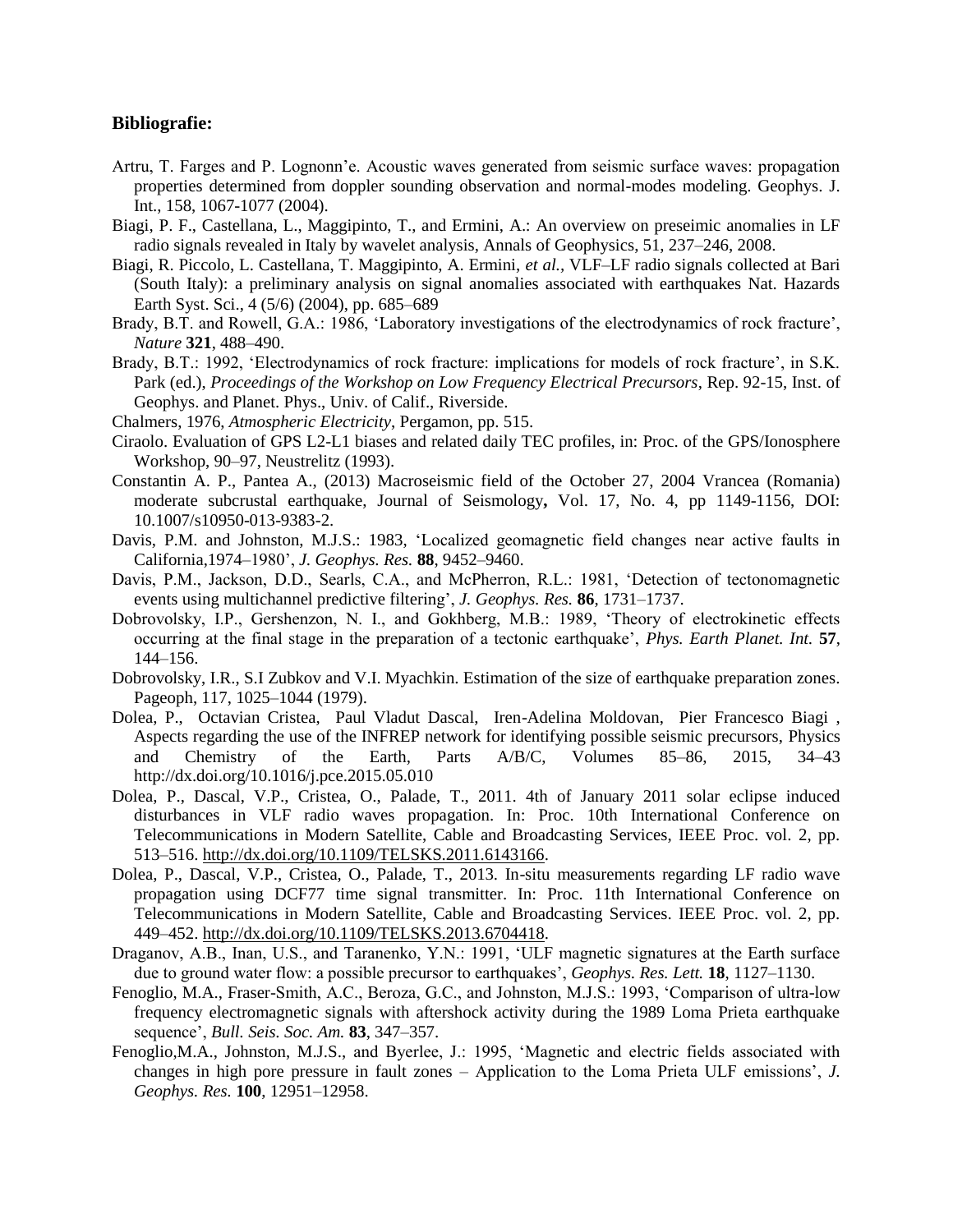- Finkelstein, D., Hill, R.D., and Powell, J.R.: 1973, 'The piezoelectric theory of earthquake lightning', *J. Geophys. Res.* **78**, 992–993.
- Francis, S.H.: 1975, 'Global propagation of atmospheric gravity waves: a review', *J. Atmos. Terr. Phys.*  **37**, 1011–1054.
- Fraser, D.C.: 1966, 'The magnetic fields of ocean waves', *Geophys. J. R. Astron. Soc.* **11**, 507–517. Fraser-Smith, A.C., Bernardi, A., McGill, P.R., Ladd, M.E., Helliwell, R.A., and Villard, O.G., Jr.: 1990, 'Low-frequency magnetic field measurements near the epicenter of the M7.1 Loma Prieta earthquake', *Geophys. Res. Lett.* **17**, 1465–1468.
- Fraser-Smith, A.C., Bernardi, A., McGill, P.R., Ladd, M.E., Helliwell, R.A., and Villard, O.G., Jr.: 1990, 'Ultra-low frequency magnetic field measurements in Southern California during the Northridge earthquake of 17 January, 1994', *Geophys. Res. Lett.* **21**, 2195–2198.
- Freund, A. Takeuchi, B.W.S. Lau Electric currents streaming out of stressed igneous rocks a step towards understanding pre-earthquake low frequency EM emissions, Phys. Chem. Earth, 31 (2006), pp. 389–396<http://dx.doi.org/10.1016/j.pce.2006.02.027>
- Freund, F.,Whang, E.J., and Lef, J.: 1992, 'Hole-type charge carriers in olivine and feldspars: key to the enigmatic electric earthquake phenomena?, in S.K. Park (ed.), *Proceedings of the Workshop on Low Frequency Electrical Precursors*, Rep. 92-15, Inst. of Geophys. and Planet. Phys., Univ. of Calif., Riverside.
- Fujinawa, Y. and Takahashi, K.: 1994, 'Anomalous VLF subsurface electric field changes preceding earthquakes', in M. Hayakawa and Y. Fujinawa (eds.), *Electromagnetic Phenomena Related to Earthquake Prediction*, Terra Scientific Publishing Company., pp. 131–147.
- Fujinawa, Y., Kumagai, T., and Takahashi, K.: 1992, 'A study of anomalous underground electric field variations associated with a volcanic eruption', *Geophys. Res. Lett.* **19**, 9–12.
- Gokhberg, M.B., Morgounov, V.A., Yoshino, T., and Tomizawa, I.: 1982, 'Experimental measurements of electromagnetic emissions possibly related to earthquakes in Japan', *J. Geophys. Res.* **87**, 7824– 7828.
- Gufeld, I. L., Rozhnoi, A. A., Tyumensev, S. N., Sherstuk, S. V., and Yampolsky, V. S.: Radiowave disturbances in period to Rudber and Rachinsk earthquakes, Phys. Solid Earth, 28(3), 267–270, 1992.
- Hayakawa M., Shvets, A. V., and Maekawa, S.: Subionospheric LF monitoring of ionospheric perturbations prior to the Tokachi-oki earthquake and a possible mechanism to lithosphere-ionosphere coupling, Advances in Polar Upper Atmosphere Research, 19, 42–54, 2005.
- Hayakawa, M. and Fujinawa, F. (eds.): 1994, *Electromagnetic Phenomena Related to Earthquake Prediction*, *Terr. Sci. Pub. Comp*, Tokyo, pp 677.
- Hayakawa, M., 2010. The use of sub-ionospheric VLF/LF propagation for the study of lower ionospheric perturbations associated with earthquakes. In: Proc. 1st International Conference on Science with Very Low Frequency Radio Waves: Theory and Observations, AIP Conf. Proc. vol. 1286, pp. 223–269. [http://dx.doi.org/10.1063/1.3512884.](http://dx.doi.org/10.1063/1.3512884)
- Hayakawa, O.A. Molchanov, T. Ondoh, E. Kawai The precursory signature effect of the Kobe earthquake on VLF subionospheric signals J. Comm. Res. Lab. Tokyo, 43 (1996), pp. 169–180
- Hayakawa, Y. Kasahara, T. Nakamura, F. Muto, T. Horie, S. Maekawa, Y. Hobara, A.A. Rozhnoi, M. Solovieva, O.A. Molchanov A statistical study on the correlation between lower ionospheric perturbations as seen by sub-ionospheric VLF/LF propagation and earthquakes J. Geophys. Res., 115 (2010), p. A09305<http://dx.doi.org/10.1029/2009JA015143>
- Hayakawa. On the fluctuation spectra of seismo-electromagnetic phenomena. Nat. Hazards Earth Syst. Sci., 11, 301–308 (2011).
- He, Y., D. Yang, J. Qian and M. Parrot Response of the ionospheric electron density to different types of seismic events. Nat. Hazards Earth Syst. Sci., 11, 2173–2180 (2011).
- Henderson, T.R., Sonwalker, V.S., Helliwell, R.A., Inan, U.S., and Fraser-Smith, A.C.: 1993, 'A search for ELF/VLF emissions induced by earthquakes as observed in the ionosphere by the DE-2 satellite', *J. Geophys. Res.* **98**, 9503–9509.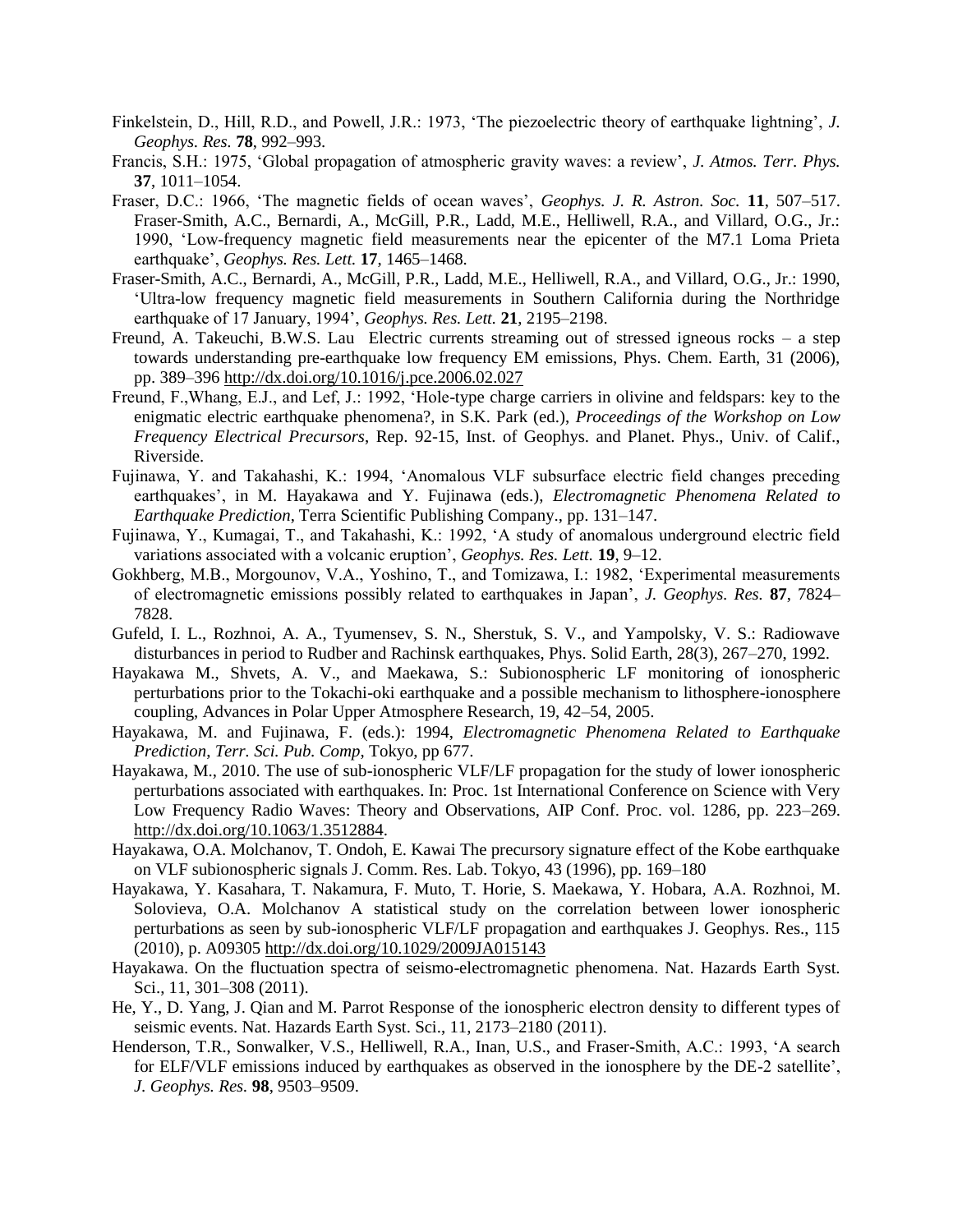- Johnston, M.J.S. and Mueller, R.J.: 1987, 'Seismomagnetic observation with the July 8, 1986, ML 5.9 North Palm Springs earthquake', *Science* **237**, 1201–1203.
- Johnston, M.J.S. and Parrot, M. (eds.): 1989, 'Seismoelectromagnetic effects', *Phys. Earth Planet. Inter.*  **57**, 1–177.
- Johnston, M.J.S., Linde,A.T., Gladwin, M.T., and Borcherdt, R.D.: 1987, 'Fault failure with moderate earthquakes', *Tectonophysics* **144**, 189–206.
- Johnston, M.J.S., Mueller, R.J., and Sasai, Y.: 1994, 'Magnetic field observations in the near-field of the 28 June 1992 M7.3 Landers, California, earthquake', *Bull. Seis. Soc. Am.* **84**, 792–798.
- Johnston, M.J.S., Mueller, R.J., Ware, R.H., and Davis, P. M.: 1984, 'Precision of geomagnetic measurements in a tectonically active region', *J. Geomag. Geoelec.* **36**, 83–95.
- Johnston, M.J.S.: 1978, 'Local magnetic field variations and stress change near a slip discontinuity on the San Andreas fault', *J. Geomag. Geoelec.* **30**, 511–522.
- Johnston, M.J.S.: 1989, 'Review of magnetic and electric field effects near active faults and volcanoes in the U.S.A.', *Phys. Earth Planet. Int.* **57**, 47–63.
- Le, H., J.Y. Liu and L. Liu A statistical analysis of ionospheric anomalies before 736 M6.0+ earthquakes during 2002–2010, J. Geophys. Res., 116, A02303 (2011).
- Lisowski, M., Prescott,W.H., Savage. J.C., and Johnston, M.J.S.: 1990, 'Geodetic estimate of coseismic slip during the 1989 Loma Prieta,California, earthquake', *Geophys. Res. Lett.* **17**, 1437–1440.
- Molchanov, O. A. and Hayakawa, M.: Subionospheric VLF signal perturbations possibly related to earthquakes, J. Geophys. Res., 103, 17489–17504, 1998.
- Molchanov, O.A. Mazhaeva, O., Goliavin, A.N., and Hayakawa, M.: 1993, "Observation by the InterCosmos-24 Satellite of ELF-VLF electromagnetic emissions associated with earthquakes", *Annales Geophysicale* **11**, 431–440.
- Moldovan, A.P. Constantin, P.F. Biagi, D. Toma Danila, A.S. Moldovan, P. Dolea, V.E. Toader, T. Maggipinto. The Development of the Romanian VLF/LF Monitoring System as Part of the International Network for Frontier Research on Earthquake Precursors (INFREP), Rom. Journ. Phys., 60, 7–8, 1203–1217 (2015)
- Nagao, T., Uyeda, S., Asai, Y., and Kono, Y.: 1996, 'Recently observed anomalous changes in geoelectric potential preceding earthquakes in Japan', (submitted to *Phys. Earth. Planet. Int.*).
- Nagata, T.:1969, 'Basicmagnetic properties of rocks under the effect of mechanical stresses',*Tectonophysics* **21**, 427–445.
- Nenovski, M. Pezzopane, L. Ciraolo, M. Vellante, U. Villante and M. De Lauretis. Local changes in the total electron content immediately before the 2009 Abruzzo earthquake. Adv. In Space Res. 55, 243- 258 (2015).
- Ohnaka, M. and Kinoshita, H.: 1968, 'Effects of uniaxial compression on remanent magnetization', *J. Geomag. Geoelec.* **20**, 93–99.
- Oike, K. and Ogawa, T.: 1986, 'Electromagnetic radiation from shallow earthquakes observed in the LF range', *J. Geomag. Geoelec.* **38**, 1031–1041.
- Parrot, M. and Johnston, M.J.S. (Eds.): 1993, 'Seismo-electromagnetic effects', *Phys. Earth Planet. Inter.*  77: 1-137, 1993.
- Parrot, M., Achache, J., Berthelier, J.J., Blanc, E., Deschamps, A., Lefeuvre, F., Menvielle, M., Plantet, J.L., Tarits, P., and Villain, J.P.: 1993, 'High-frequency seismo-electromagnetic effects', *Phys. Earth Planet. Int.* **77**, 65–83.
- Parrot, M.: 1994, 'Statistical study of ELF/VLF emissions recorded by a low-altitude satellite during seismic events', *J. Geophys. Res.* **99**, 23,339–23, 34?.
- Pulinets and K.A. Boyarchuk. Ionospheric precursors of earthquakes, Springer, Berlin (2004).
- Rozhnoi, M. Solovieva, O. Molchanov, K. Schwingenschuh, M. Boudjada, P.F. Biagi, T. Maggipinto, L. Castellana, A. Ermini, M. Hayakawa Anomalies in VLF radio signals prior the Abruzzo earthquake (*M* = 6.3) on 6 April 2009 Nat. Hazards Earth Syst. Sci., 9 (2009), pp. 1727–1732 <http://dx.doi.org/10.5194/nhess-9-1727-2009>